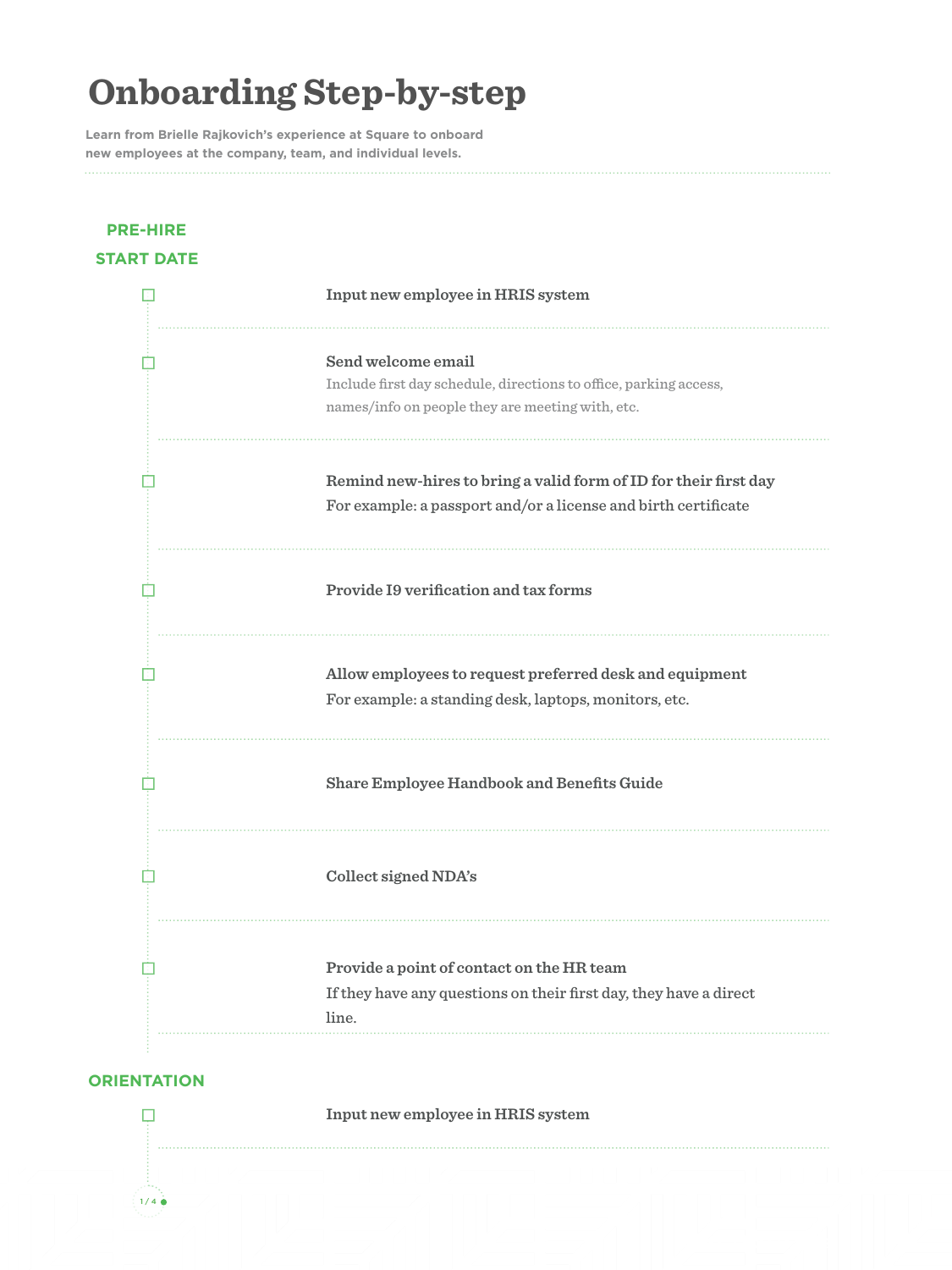**Learn from Brielle Rajkovich's experience at Square to onboard new employees at the company, team, and individual levels.** 

### **CONT. Preferred desk/equipment set-up**  $\overline{\mathbb{R}}$  $\mathbb{R}^n$ **Tour of the office/surroundings** A. **Welcome desk with swag and treats** Œ. **Inclusive environment and overview of company culture Team "buddy" for lunch/company all-hands**  $\mathbb{R}^n$ Ė **Content on overview and history of company**

#### **WEEK ONE**

**ORIENTATION** 

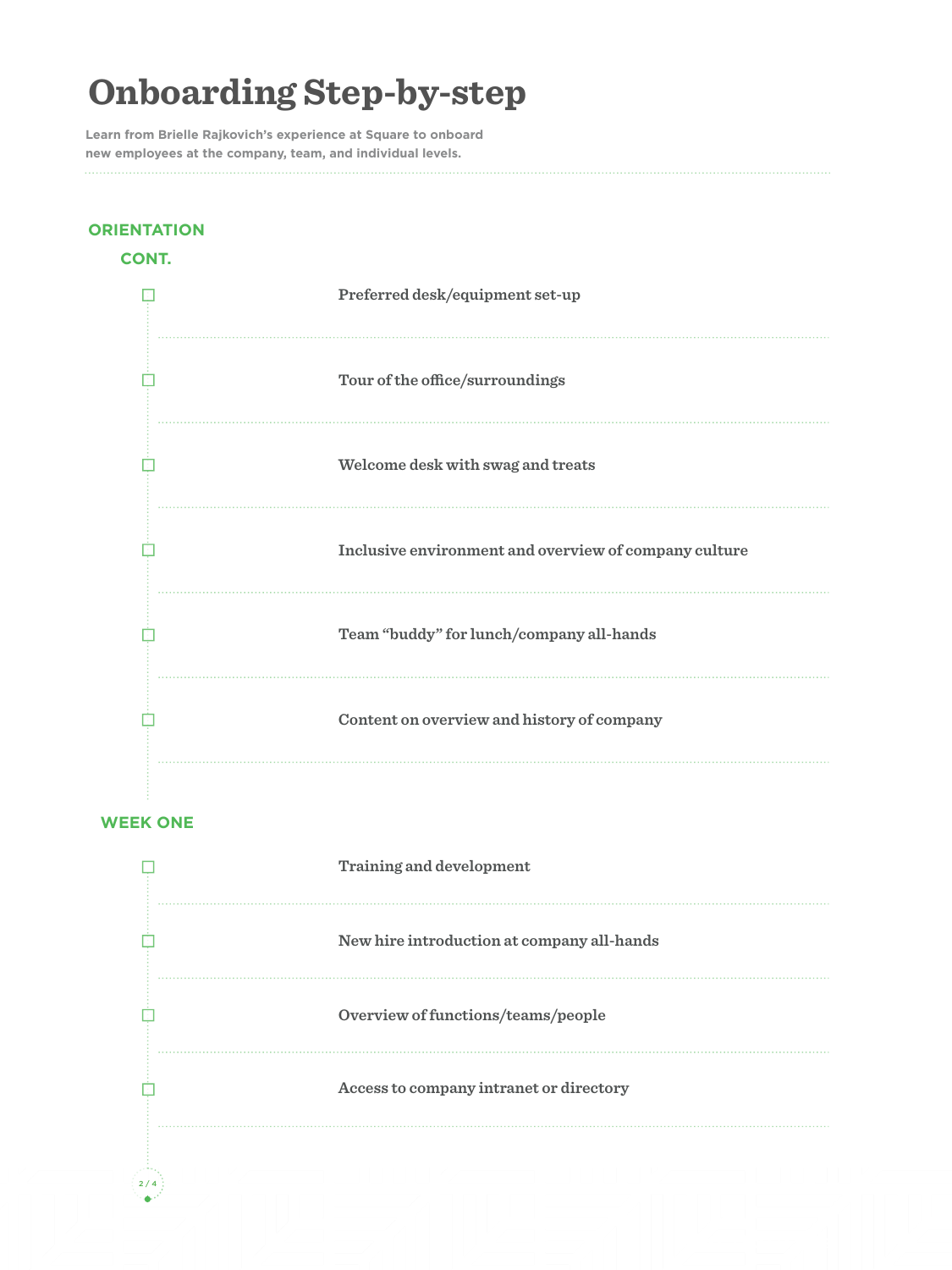**Learn from Brielle Rajkovich's experience at Square to onboard new employees at the company, team, and individual levels.** 

### **THE FIRST THIRTY DAYS**

| Overview of individual role and specific job training |
|-------------------------------------------------------|
| <b>Company Vision</b>                                 |
| Intro to the executive team and advisors              |
| <b>Product Understanding</b>                          |
| Market Approach                                       |
| <b>Client Success Stories</b>                         |
| End of week check-in points                           |
| <b>Goal Setting</b>                                   |
| "New Hires" Celebration Party                         |
| 30 day face-to-face check-in                          |
|                                                       |
|                                                       |